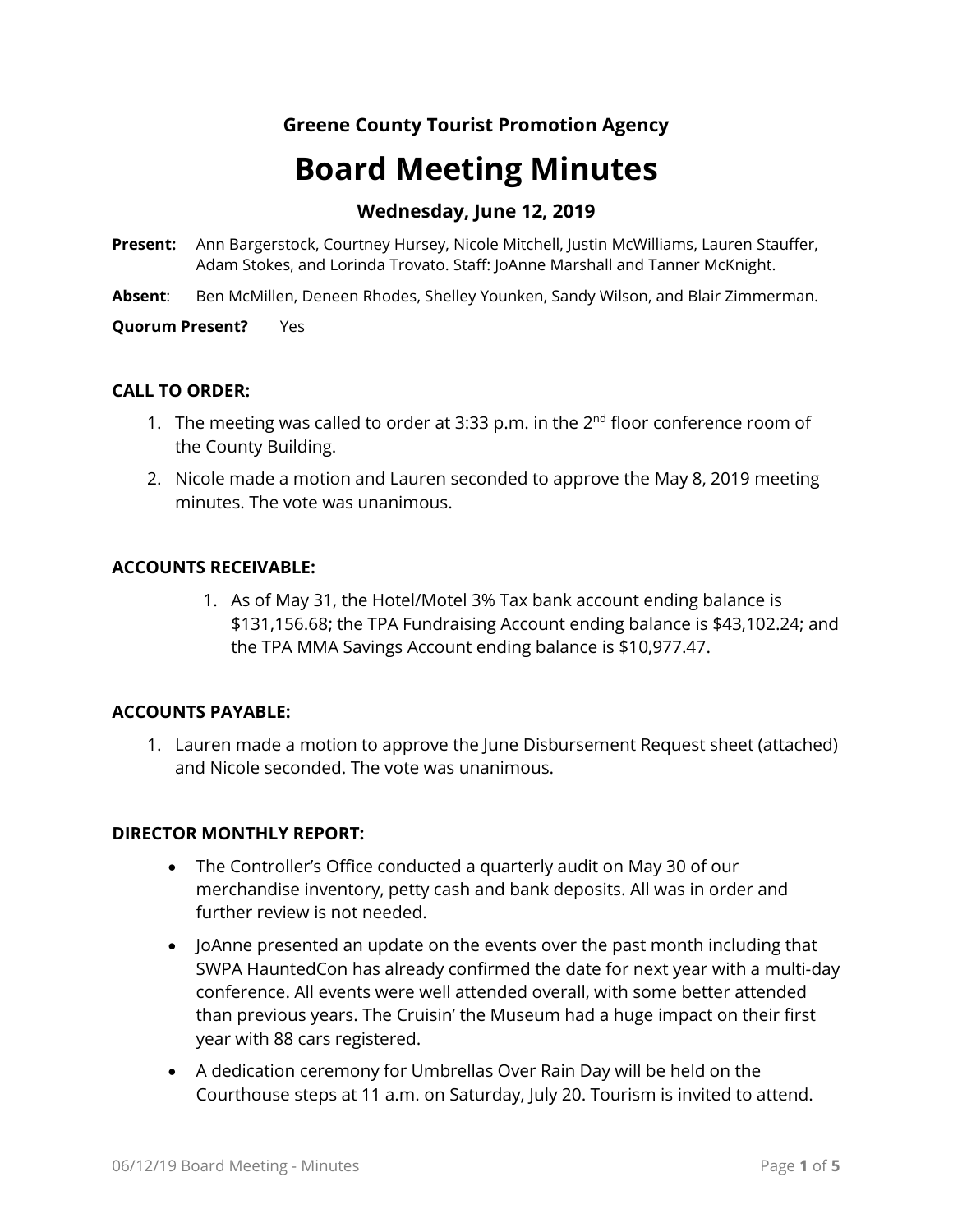- Tourism will set up at the Whiskey Rebellion Festival, First Fridays and Corks & Kegs in Washington this summer. An informational booth will also be set-up at the Rain Day Festival, but the emphasis will be made to invite people into the office and see everything we offer.
- JoAnne will be presenting the next two Greene County Chamber of Commerce's "Lunch and Learn" programs. July 11 will be *Social Media Platforms "Which One is Right for You"* and August 22 will be *What Does Your Brand Say? "Put Your Best Foot Forward."*
- The Upper Mon River maps are available that the Tourism Office.
- Instagram and the monthly e-mail have been launched. So far, both seem to be expanding and improving.
- High Point Raceway is on Saturday, June 14 and announcements of fun facts about Greene County will be announced throughout the day – along with a possibility of coverage on NBC. The live portion of NBC will be at 3 p.m.

# **COMMITTEE REPORTS:**

### *Advertising & Promotion:*

Justin made the motion and Courtney seconded to purchase the following advertisements:

1. Full-page in the King Coal Show Program Guide for \$150.

2. 2020 package from Miles Partnership for VisitPA that includes a half-page ad in the Happy Traveler Guide, 3-month Lead program, 80,000 rectangle banner ads on [www.visitpa.com,](http://www.visitpa.com/) and the renewal of the 1-year custom content article for \$9,760.

The Board reviewed the CTM Media Group's "Amish Country Visitor Fun Map" with our ad. The ad is part of the Ohio Amish Distribution package.

The Tourism Office has developed a Greene County Water Park/Lions Club Park brochure specifically for distribution at the I-79 Welcome Center. The Greene County Veterans Memorial Park brochure was also developed for the Greene County Salute to Veterans committee.

*Bylaws: Nothing at this time.*

**Finance:** The 1<sup>st</sup> Quarter of 2019 report will be reviewed at the July board meeting. The report for the March revenue was received hours prior to the meeting.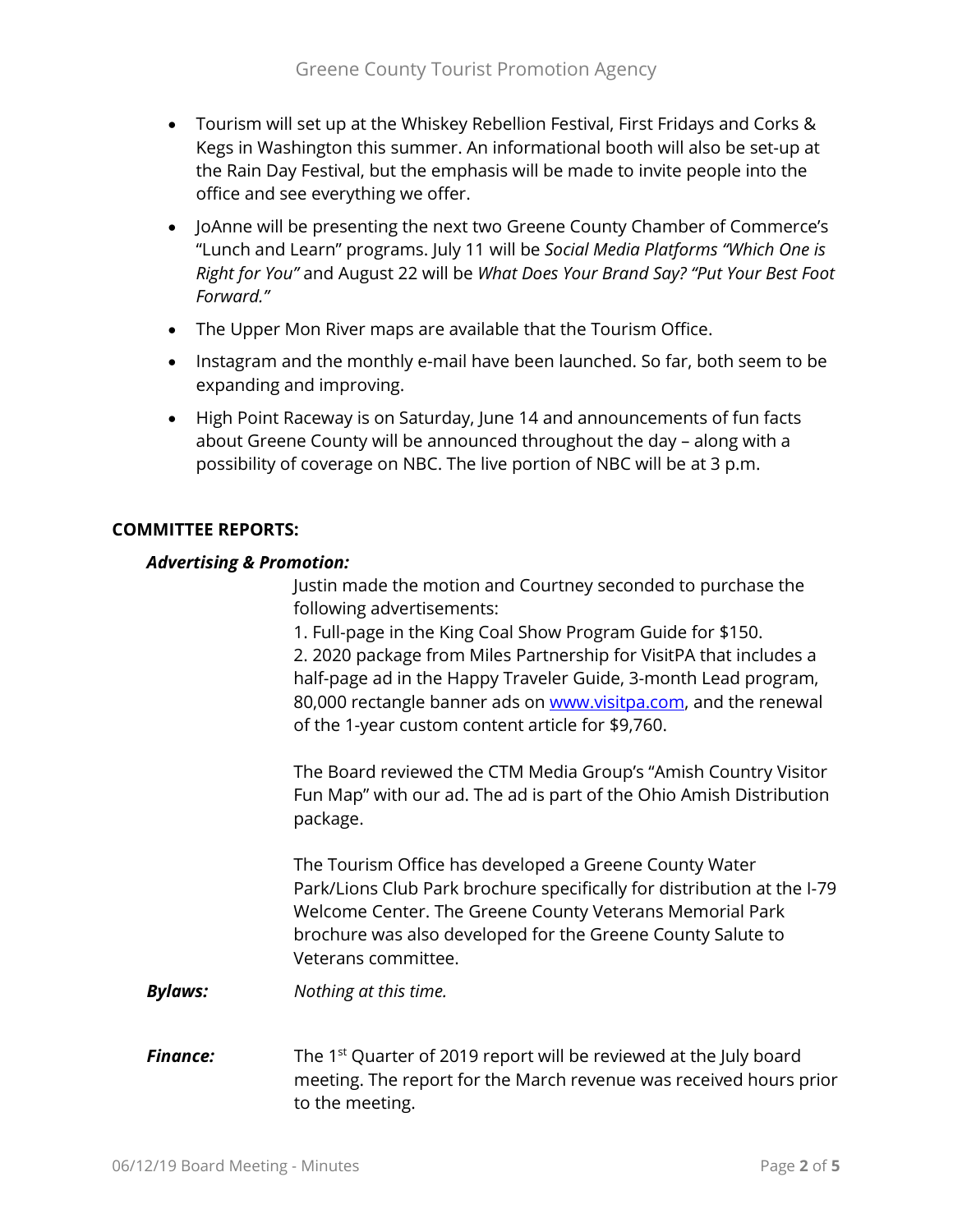- *Fundraising:* The VIP Mystery Tour is rescheduled for Sunday, September 8 due to low ticket sales and also the conflict of the 100<sup>th</sup> Birthday Celebration for Keith Wise. Any board member that would like to help plan the tour is welcome to contact JoAnne. Discussion was also held to give each tour participant a Covered Bridge Puzzle.
- *Grants:* Lauren made the motion and Lorinda seconded to approve the final disbursement of \$375 to Greene County United Way for the Greene Cuisine's advertising and promotion grant.

Ann presented that due to the inability to complete the Bathroom Renovation project at this time, Skyview Drive-In will be returning their 2018 capital development and improvements grant with their thanks and appreciation to the Tourism Board. They will be reeligible to apply in the future.

*Hotel/Motel Tax:* Hotel occupancy for April 2019 was 71.1% with an average daily room rate of \$79.20 and revenue per available room at \$56.75.

*Long-Range/Strategic Planning: Nothing at this time.*

**Partnership:** Eva K. Bowlby Public Library joined as a partner of Tourism.

# **OLD BUSINESS:**

- 1. The Tourism Quarterly Meeting held on Wednesday, May 15 at Greene County United Way was very informative and those in attendance had a good time. However, attendance was low. For the upcoming quarterly meeting on Thursday, August 29 at Thistlethwaite Vineyards, we will continue to reach out to partners via email and look at creating a private Facebook event.
- 2. The Regional Tourism Meeting will be held in Greene County on Thursday, July 25 at 11 a.m. Board members are encouraged to attend.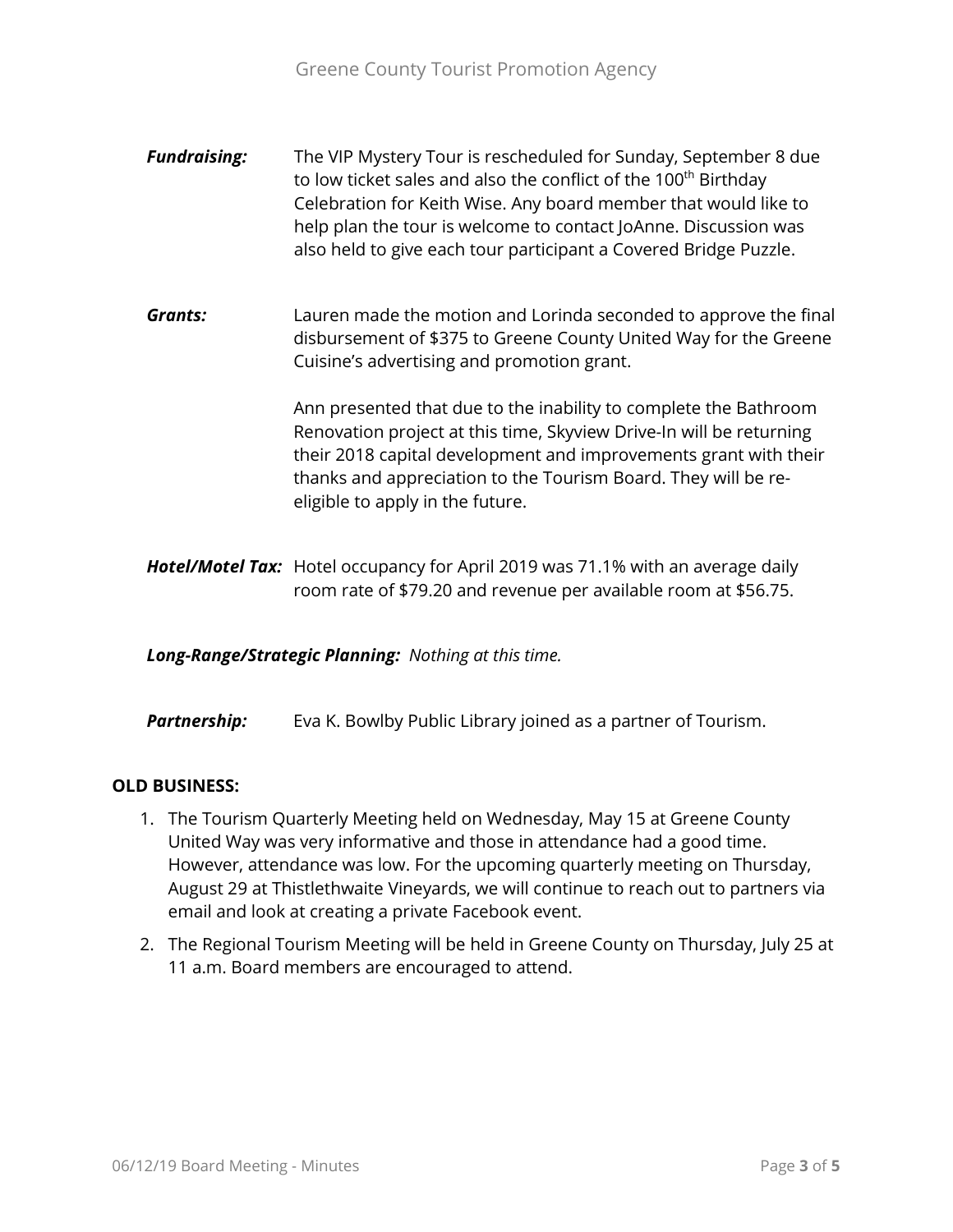#### **NEW BUSINESS:**

- 1. Albie Rinehart recently approached the Commissioners' Office about a previous feasibility study for a road sign system in Greene County that began in 1996 and had lost the funding for the project. The project consists of way-finder signs throughout the county to help promote Greene County assets and facilitate safe and efficient traffic circulation to the assets. The Tourism Office was given the study for consideration of pursuing the project. After discussion, the board decided that it would be good to inquire into if the project further to see if it is still feasible with PennDOT and where funding sources could be obtained.
- 2. Lauren made the motion and Courtney seconded to be a bronze sponsor of Waynesburg University's Homecoming 5K for \$150. Sponsors will be printed on the back of the t-shirt and also be announced during half-time activities.
- 3. The board reviewed mock-ups of various window vinyl installations for the top of the office windows. After discussion, it was decided to pursue three different photographs and JoAnne will send the new mock-up for review by all board members.
- 4. Tanner McKnight and Jane Adams are working on a proposal for a float to participate in the Jacktown Fair parade. Their idea is to build a Covered Bridge that can be installed on a truck bed at the parade site. Comments from the board included looking into a trailer instead of a truck bed and working with our partners to see if we can rent a trailer.

#### **PUBLIC COMMENT:**

*None*

#### **ADJOURNMENT:**

1. The meeting adjourned at 5:05 p.m. by a motion from Nicole and seconded by Lorinda. The next meeting will be Wednesday, July 10 at 3:30 p.m. in the 2<sup>nd</sup> Floor Conference Room of the County Building.

*Minutes submitted by JoAnne Marshall.*